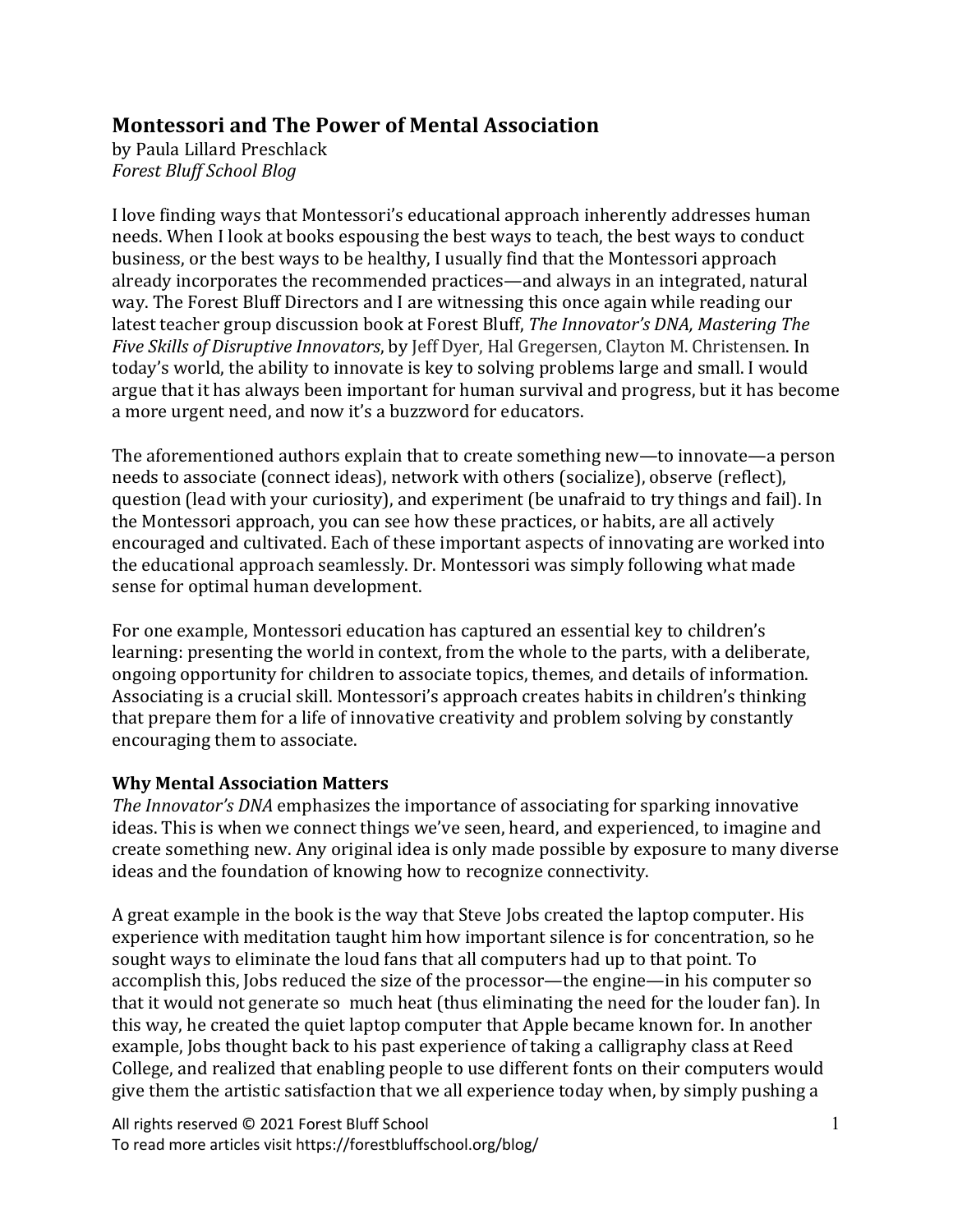button, we can change all our text into various fonts. There are other examples of where Jobs connected his experience in one area of his life to another in order to solve a problem in new ways. This is what we call associating. With practice, it becomes a way of thinking.

## **Montessori Supports Associative Thinking**

In Montessori, we cultivate this human ability in several ways. To begin with, the curriculum—everything the children are going to study—is out on the shelves in consistent locations so that children can see the "whole" of their education in front of them, every day. This encourages them to see connections with an orienting framework of information in their minds. As the children reach their elementary years, much of what they will study is abstract and original, but the associations the children envision are still supported by this physical layout. This physical layout presents the diversity of topics.

The authors of *The Innovator's DNA* tell us, "Innovative ideas flourish at the intersection of diverse experience" (p. 45). In a well-functioning Montessori classroom, children are exploring a variety of activities at any one given moment, and that makes a room full of diverse topics. As a child crosses the room, he might pass a friend working with a puzzle map of Africa, another with Stamp Game Division, a third reading Phonogram cards, another tracing a Metal Inset of a hexagon, a child saying the Botany Cabinet leaf shapes out loud, one practicing the multiplication facts finger chart, another writing a story with the Movable Alphabet, someone meditatively pouring water, and a child composing a piece of music on the bells. This child's mind will be filled with ideas, images, and sounds from this array of information. By having individual interests, the students expose one another to different topics. This creates a natural cross-pollination of ideas. From such experiences, a child will make original connections between topics, maybe even later when he is thinking, trying to create something new, or solving a problem of his own.

## **Time to Reflect and to Associate**

In the day's schedule in a Montessori classroom, there is a three-hour period of uninterrupted work, then the children eat lunch together, they play outside together, they read together, and so on. In short, they are with their teacher and peers all throughout the day in different activities, which invites them to continue ongoing conversations that connect topics and experiences. The teacher can point out, "Oh your sandwich is a square, just like the square in the geometric cabinet you worked with today!" More often than not, it is the children themselves who make such connections and announce them. You might hear a child burst out with enthusiasm, "My sandwich is a SQUARE!" Such opportunities for discovery make associating joyful. Often, what follows are responses from other children hearing such comments; they then make their own associations. One might say, "And *that* is a triangle," looking up at the support beams on the outside of Forest Bluff's school building, which children can see from the windows while eating lunch. Free associating is made possible by long stretches of the school day when students are not only allowed to talk with one another, but encouraged to do so. Because silence is not imposed for the children to listen to a teacher lecturing or to watch an instructional video, and because children are not interrupted from their flow of thought, associating is a constant, synergetic, and